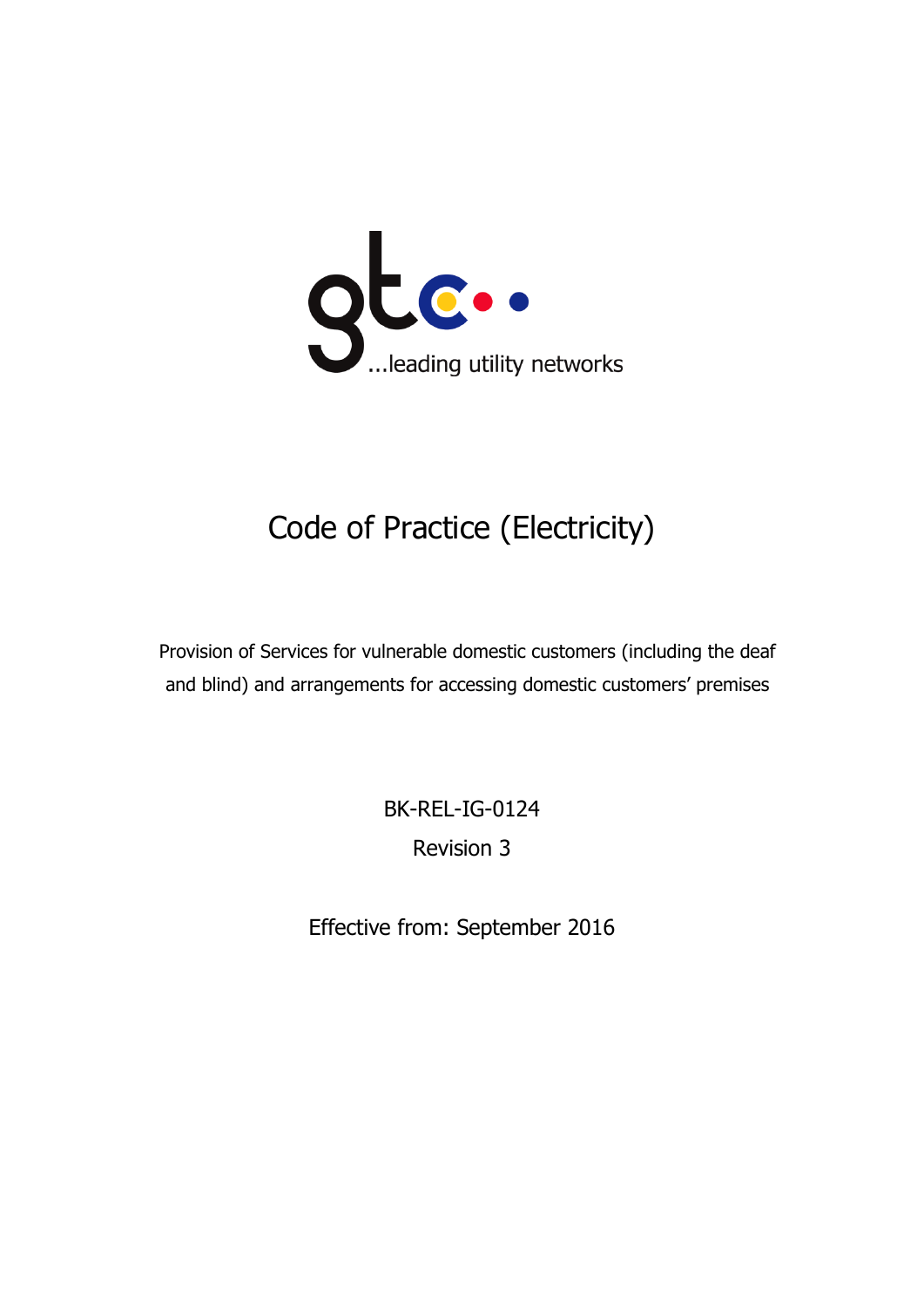#### **Introduction**

The following statement relates to our licenced Independent Distribution Network Operators; the Electricity Network Company and Independent Power Networks, the assets of which are managed by GTC Infrastructure Limited, hereafter referred to as GTC.

This publication explains how you can get in touch with us, what to do in case of an electrical emergency, what the special services we provide for vulnerable customers are, how to recognise our staff should they visit your home and how we ensure that those staff are trained and authorised. It is written in line with conditions 17, 18, 19, 21 and 22 of our Distribution Network Operators Licence and approved by Ofgem.

GTC on behalf of the Electricity Network Company and Independent Power Networks is responsible for the safe delivery of electricity through its networks to properties across Great Britain.

Any queries regarding the activities of GTC should be addressed to our company at the address below.

GTC does not sell electricity directly to customers but ensures that it is delivered to you. The companies that sell electricity to consumers and send out bills are called electricity suppliers. If you have an enquiry about your bill, your meter or the supplier's Priority Services Register, please contact your electricity supplier. Contact details can be found on your latest electricity bill.

## **EMERGENCIES**

To report a loss of supply or a concern about the safety of our equipment, call us free on:

#### **Telephone: 105**

This number can be used to report emergencies 365 days a year, 24 hours a day. For more information on the emergency reporting procedure, please see our Emergency Services and Enquiry Service Statement.

Please note: if you are calling from a device on a Three Network and wanting to report an emergency call (charges may apply)**:** Telephone: 0800 0326990

GTC Infrastructure Ltd **Fax:** 01359 243377 Woolpit Business Park Bury St Edmunds Suffolk IP30 9UP

**Our Office Hours: Monday – Friday** 8.00am to 5.00pm

**Address: General Enquiries Line:** 01359 240363 Synergy House **Email:** [info@gtc-uk.co.uk](mailto:info@gtc-uk.co.uk)

Woolpit **Emergency Fault Line 0800 032 6990**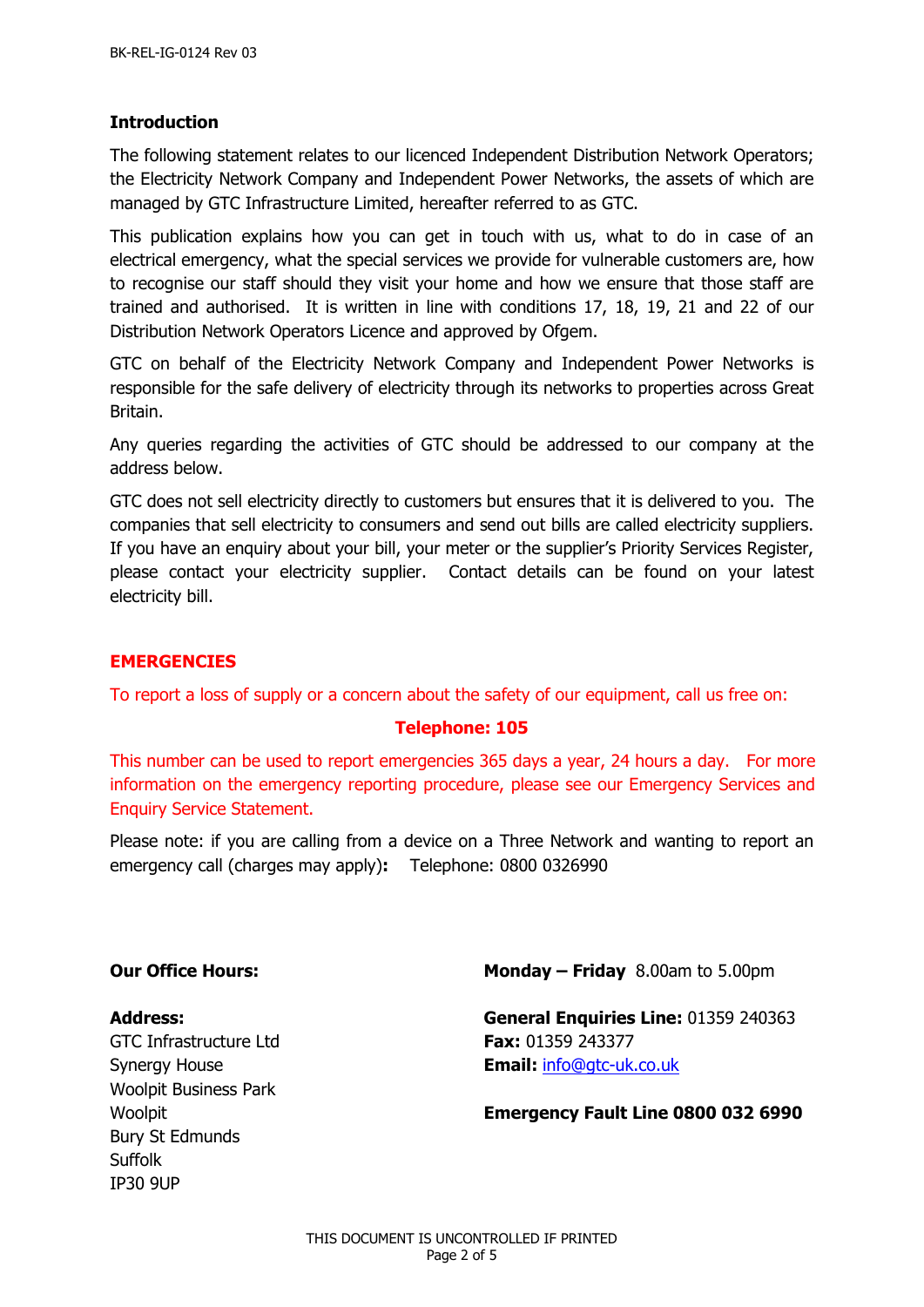#### **PRIORITY SERVICES REGISTER**

If you are a domestic customer who has special requirements, it is important that we are aware of what these may be. Your supplier is obligated to keep a special register of customers who they have been advised are:

- Blind
- Deaf or hard of hearing
- Disabled
- Dependent on electrical equipment for medical reasons
- Chronically sick
- Living with a minor or someone who qualifies for the service

These details will then be passed to us so that we can bear in mind any special requirements you may have should we need to visit your home.

You can register your details by:

- Contacting your supplier, who can also register you for their other services related to their Priority Services Register. Their number is on your latest bill. Your supplier will then pass your details on to us.
- Writing to or calling GTC using the telephone number or address on page 2. Please tell us your name, address, telephone number, details of any medical equipment you use in your home and how regularly you use it. We will pass your details onto your supplier if you wish.

Once we place you on our Priority Services Register you may choose a password so that if we need to visit your home, you can be confident that the person entering your home is a GTC employee or contractor acting on our behalf.

We will let you know in advance of a planned interruption to your electricity supply where possible, and we will try to keep you informed in the event of a power failure. You can also give us the name of a friend or relative to act on your behalf in the event of a supply interruption or planned interruption.

You can also call us to request a copy of this Code of Practice in another language, a different format (paper or electronic), large print, Braille or on audiotape.

## **Planned Interruptions to your Supply**

Sometimes we may have to interrupt the electricity supply to carry out maintenance on our network. We will write and tell you about a planned interruption to the electricity supply at least two days in advance where possible.

If you need any further information or advice about a specific planned interruption, please contact us using the telephone number on the top of the notification letter advising you of the interruption.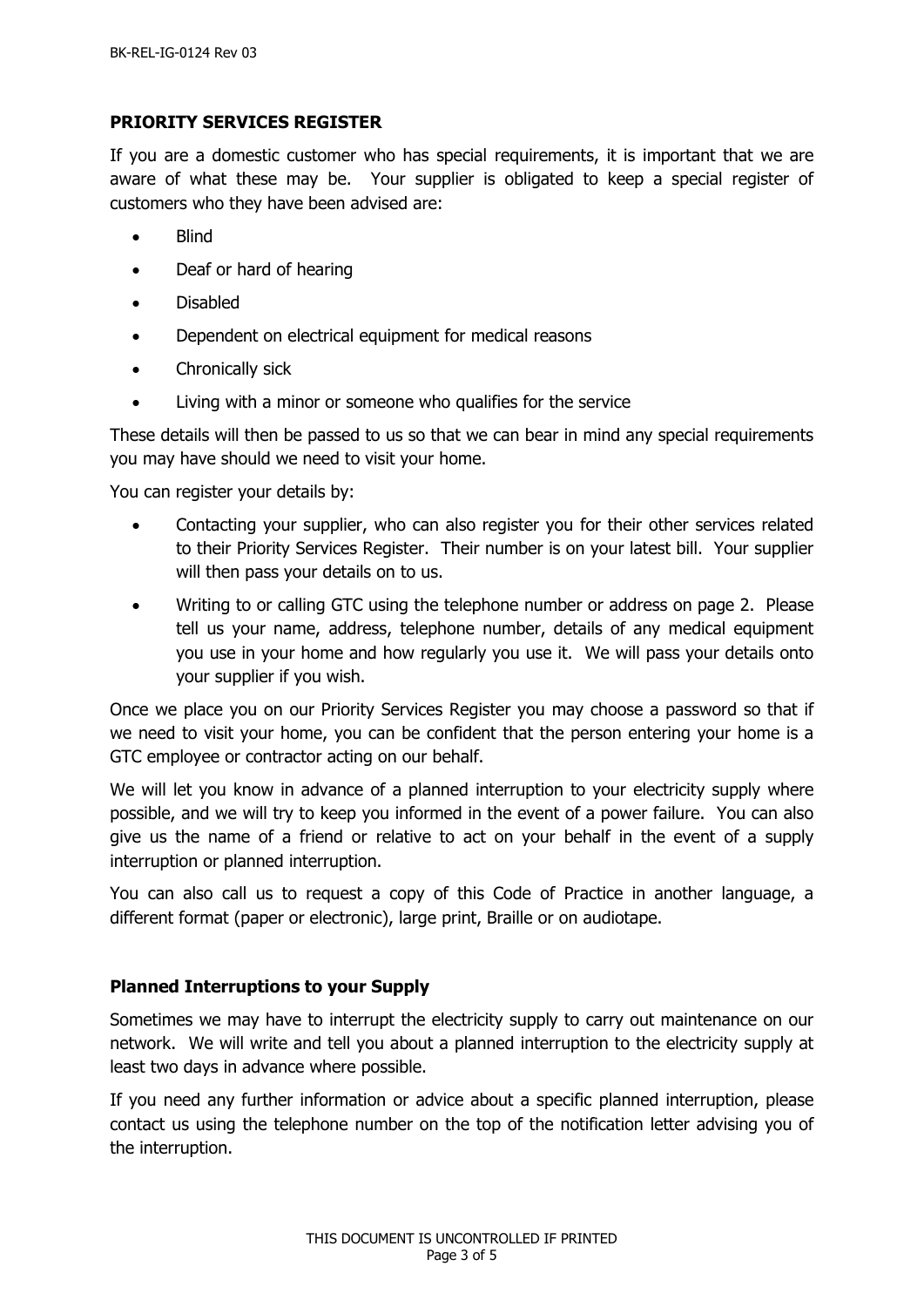Please note it is not possible to guarantee a constant supply of electricity and it is essential therefore that you have alternative arrangements in place should you be dependent upon a supply of electricity for the operation of medical equipment.

# **Unplanned Loss of Supply**

If the electricity supply to your home is interrupted, we recommend that you follow these instructions as appropriate:

- Check to see if your neighbours have lost their supply. If not, the problem could be with your own fuses.
- If you have a trip switch, check to see if it has operated. If it has, switch of all your appliances and try to reset the trip. The supply may then come back on.
- If the trip has not operated, and you can find no other reason, there may be a problem with the electricity supply in your area.
- To report a loss of supply, or if you depend on electrical equipment for medical needs and you are experiencing difficulties, please call the National Emergency Number **105**, or contact us using the other contact details on page 2.
- We will try to restore electricity supplies as quickly as possible. However, if you rely on electricity equipment for medical needs, it is essential to have made alternative arrangements such as a back-up battery supply to help you in an emergency. Your doctor or hospital should be able to advise.
- If you have a battery-operated radio, listen to the local radio station as we will keep them informed of electricity supply problems especially during times of severe weather. We will also keep your supplier informed.
- It is useful to keep a torch handy for such situations.
- Turn off your electrical appliances and lights but leave one light switched on so that you know when the power has been reconnected.
- Be careful when using other forms of heating and lighting, such as paraffin heaters and candles.

## **Entering Your Home**

From time to time we may need to visit your home to inspect or maintain our equipment. Visits will either be made by one of our staff or a contractor working on our behalf, and we will do our best to adhere to any appointments that we make with you. We have arrangements in place so that customers can be sure that all visits are made by appropriate persons:

• All GTC employees and contractors will have an identity card showing their company name, their own name, a colour photograph of the individual and a contact number in the event that you have any concerns. Always check a visitor's identity card before letting them into your home.